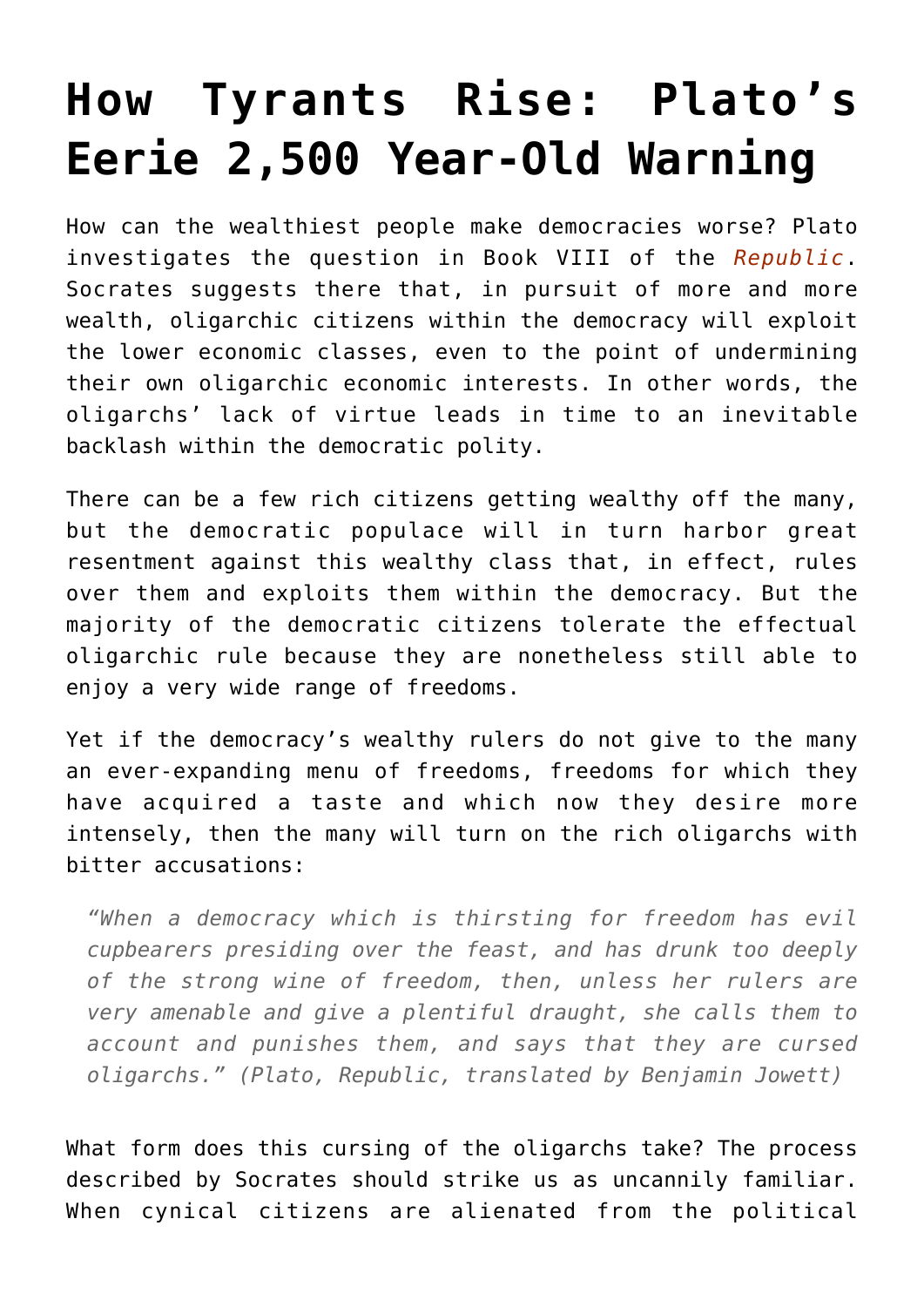process, so much so that they take it as proverbial that the governmental class is corrupt, then these disenchanted citizens look to a champion to attack the oligarchs ruling over them and with whom they are disgusted.

Plato suggests that lone champion is the man who will become their tyrant. Socrates calls this man at first the "protector" of the many. The protector will protect the democratic majority's class interests against those of the oligarchs who in effect rule over them, whom they resent as corrupt. But then a transformation occurs. The protector turns into a tyrant.

 $\overline{\bullet}$  Socrates asks, "How then does a protector begin to change into a tyrant? Clearly when he does what the man is said to do in the tale of the Arcadian temple of Lycaean Zeus."

The reference here is to the mythical tale in which "he who has tasted the entrails of a single human victim minced up with the entrails of other victims is destined to become a wolf. Did you never hear it?"

The story suggests how a human person can become bestial: he eats the sacrificial remains of a human sacrifice in addition to those of other animal sacrifices. In this vivid image we see how a tyrannical ruler feasts upon the political victims he must seek out. Man becomes wolf. Protector becomes tyrant.

Socrates describes how the protector of the people becomes a wolf-tyrant feasting on the entrails of the rich victims. Because the wolf-tyrant is "having a mob entirely at his disposal, he is not restrained from shedding the blood of kinsmen; by the favorite method of false accusation he brings them into court and murders them, making the life of man to disappear, and with unholy tongue and lips tasting the blood of his fellow citizen; some he kills and others he banishes, at the same time hinting at the abolition of debts and partition of lands: and after this, what will be his destiny?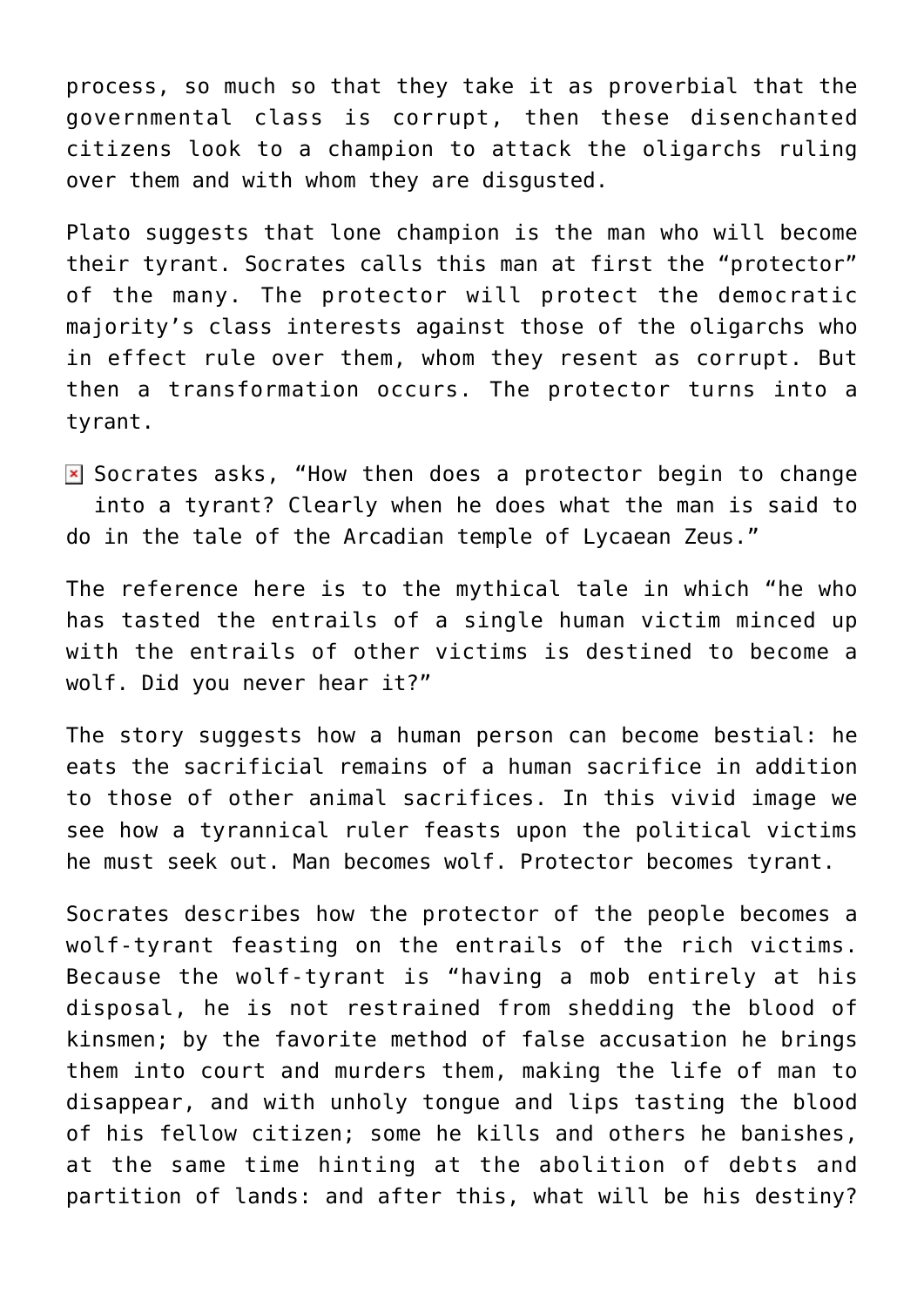Must he not either perish at the hands of his enemies, or from being a man become a wolf—that is, a tyrant?"

It is the tyrant-wolf "who begins to make a party against the rich." At the moment when he demands his sacrifice by making the rich pay, he has revealed his wolf nature in full. Even if he is now exiled, he will eventually make his return in the name of this crusade against wealth. And when he makes his strategic comeback, he will successfully defy his opposition and install himself as "a tyrant full grown."

When the revenant wolf is at the door, the people realize too late the threat they have unleashed by having once enabled this man as their past protector. They may attempt "to expel him, or to get him condemned to death by a public accusation"; and should this prove to be unsuccessful, they may "conspire to assassinate him." The urgency of the situation leads to these extreme measures.

Yet the tyrant is more than capable of responding with similarly extreme actions. He has armed men acting as his bodyguard, repelling all attempts to assassinate him. "Let not the people's friend be lost to them"; this is the slogan he uses as he justifies the installment of armed force into the heart of what was previously a democracy.

Moreover, he recruits from among the citizens' own households the resources he needs to protect himself and shore up his power base, by liberating a select few who resented their previous station in life. "He will rob the citizens of their slaves; he will then set them free and enroll them in his bodyguard," says Socrates. The equivalent today would perhaps be something like the cancellation of debts and the installation into the state machinery of the grateful ones thus freed.

Socrates' sarcastic remark is priceless: "What a blessed creature, I said, must this tyrant be; he has put to death the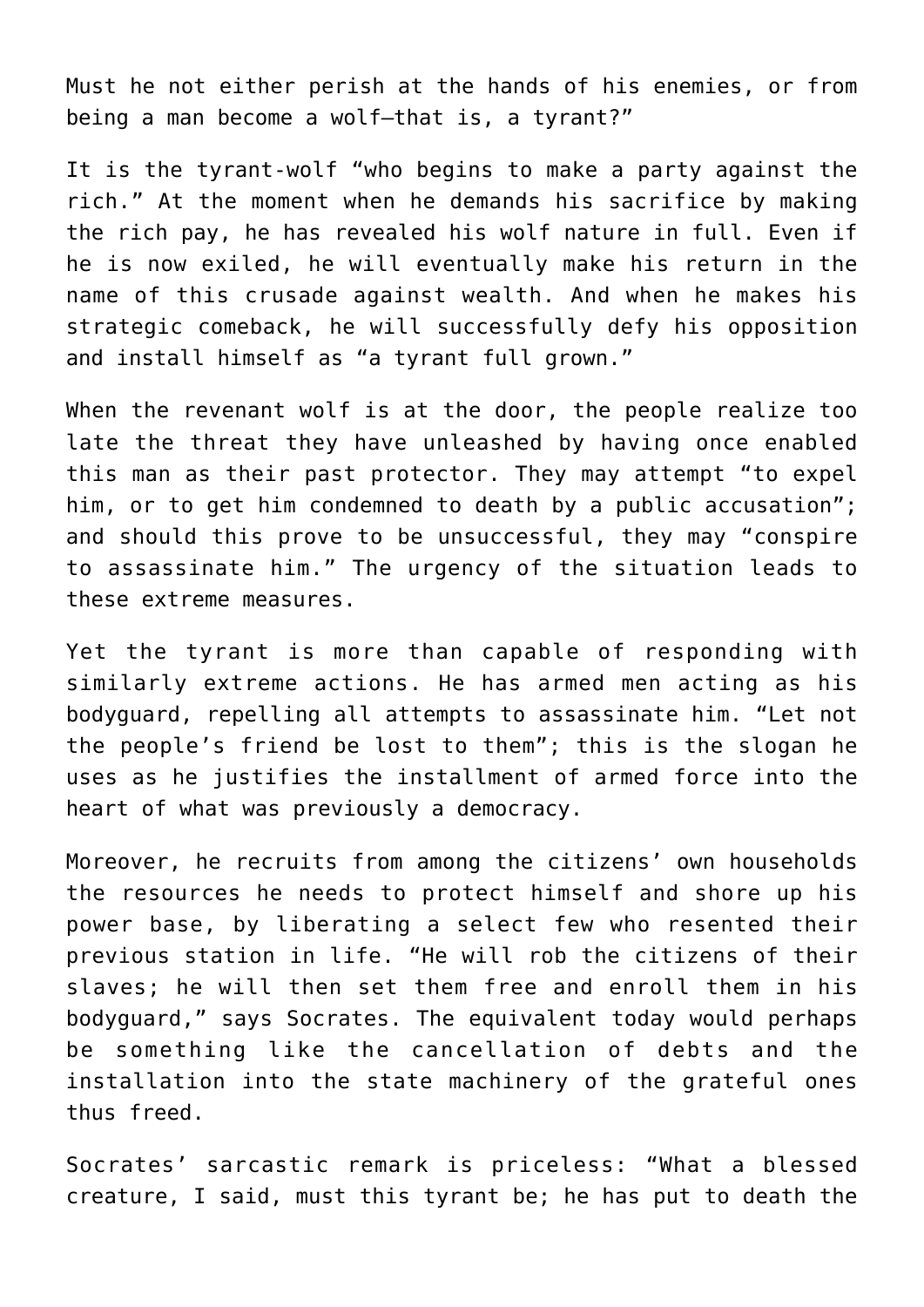others and has these for his trusted friends."

In other words, those who purchase friends with revolutionary political favors are the most pitiable of all persons. The newly enfranchised members of the tyrant's political base are "the new citizens whom he has called into existence, who admire him and are his companions, while the good hate and avoid him." In some form or another, today's tyrants will likewise strive to free an "oppressed" class in order to make them into a revolutionary power base.

Socrates makes another remark about the friendship of tyrants that is absolutely dripping with Socratic irony: "Verily, then, tragedy is a wise thing and Euripides a great tragedian… because he is the author of the pregnant saying, 'Tyrants are wise by living with the wise'; and he clearly meant to say that they are the wise whom the tyrant makes his companions."

The suggestion seems to be that the tragic poet missed out  $\overline{x}$ on the most important philosophical observation to be made about tyranny; namely, that it is in essence friendless. While the intention of the poet seems to have been to point out that tyrants require good advisors, and that they acquire their wisdom from the wisdom of their good advisors, the wry rejoinder of Socrates points out that in fact tyrants surround themselves with lackeys who, grateful for having been freed from whatever oppression the tyrant lifted them out from, can offer nothing more than flattery to the tyrant. Their "wisdom" can in fact be nothing other than what the tyrant is already predisposed to hear, because they are not at all capable of being for him real friends.

This lack of friendship for the tyrant is the inevitable consequence of his method of operation. He had to install himself by using force in order to wage his class war against the rich. But like all people who practice politics according to an ideological template, the impossibility of real friendship is the bitter harvest that they must therefore